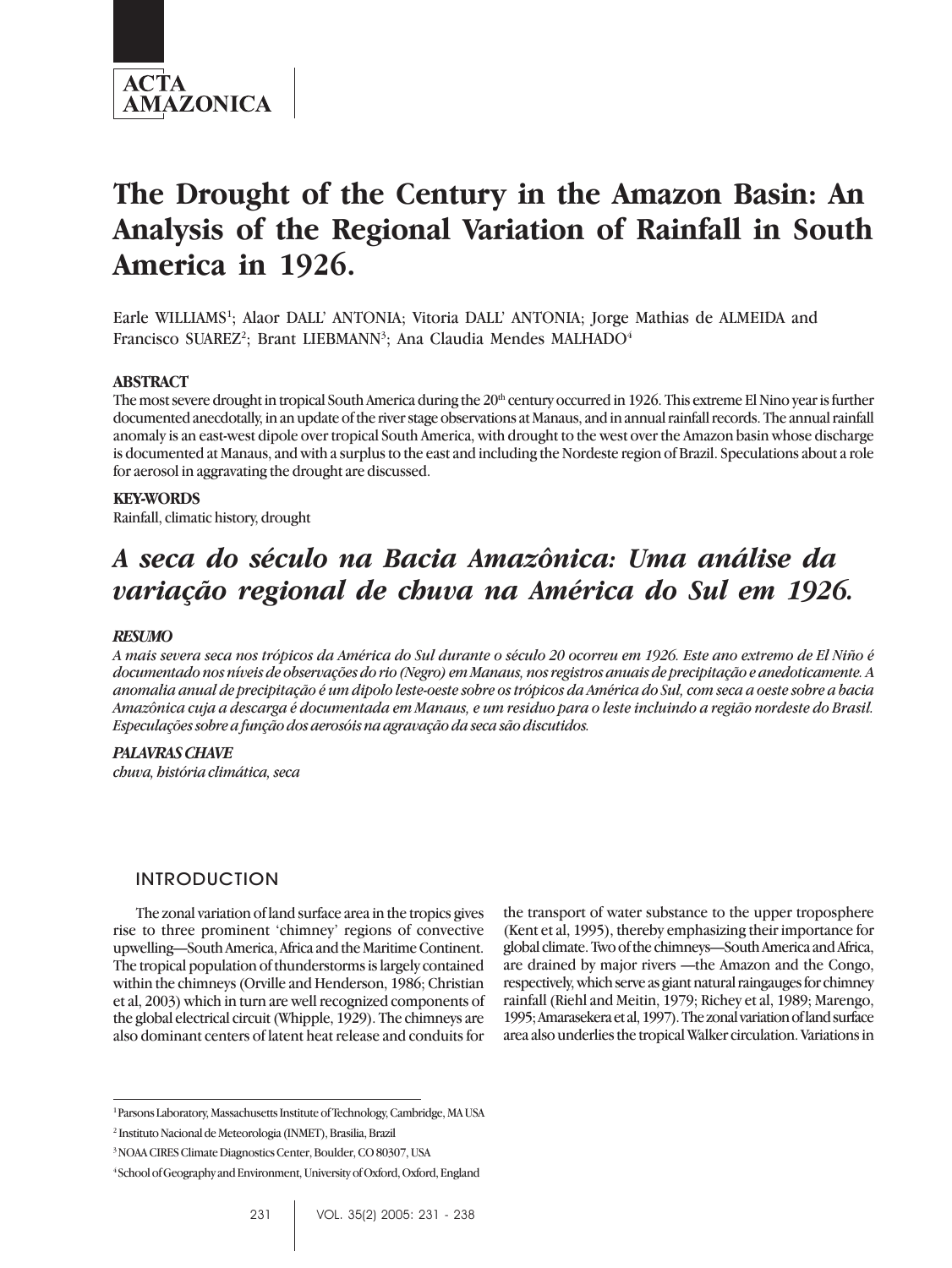

the Walker circulation on the ENSO time scale are recognized to cause systematic variations in chimney rainfall (Richey et al, 1989; Amerasekera et al, 1997).

In a landmark paper, Richey et al (1989) investigated the short-period climate implications in the  $20<sup>th</sup>$  century record of discharge from that portion of the Amazon basin upstream from Manaus, Amazonas, Brazil. This record is reproduced in Figure 1. The location of the Manaus gauge, the boundaries of the upper Amazon basin it measures, and the total Amazon basin (drained mainly at Macapá on the Atlantic Ocean), are shown in Figure 2. The present study is concerned with the most pronounced anomaly in this record, noted initially in the raw river stage observations by Sternberg (1987), the minimum in discharge in 1926. This year is widely recognized as an El Nino year (Allen et al, 1996; Xavier, 2001). The magnitude of the anomaly is remarkable in showing a 50% reduction from the climatological mean in total discharge of the largest river basin in the world, and by inference a major perturbation in heat balance of one of three tropical continental chimneys.

This study is concerned with an examination of historical rainfall records over tropical South America during the 1920s toward verifying the driest year there in the 20<sup>th</sup> century. This work is also aimed at understanding the regional variation of the rainfall anomaly on a scale larger than the drainage area contributing to the river flow at Manaus, Brazil.

# THE EXTENDED RECORD OF RIVER STAGE AT MANAUS

The period of river gauging in the Rio Negro at Manaus has recently exceeded 100 years. Figure 3 shows the century-long (1903-2003) records of annual maximum and minimum stage, in meters above local datum, to update the earlier analyses by Richey et al (1989) and Obregon and Nobre (2002) for the  $20<sup>th</sup>$ century. The mean high water is 27.8 meters. The high water mark in 1926 was 6 meters less at 21.8 meters, more than five standard deviations below the mean. The1926 year is by far the



**Figure 1 -** Discharge records for the Amazon (1903-1985) at Manacapuru (near Manaus) (a) discharge time series and (b) deseasonalized discharge, based on Richey et al (1989).

most anomalous in this record. A minimum low water value was also documented in 1997, the most recent El Nino year. Local minima in both the low water and the high water marks are noted in 1983, another El Nino year.

# BACKGROUND DOCUMENTATION OF THE DRY YEARS

The first author's initial exposure to the anomalous year 1926 in the Amazon basin came through discussions in the early 1980s from the late John Edmond at MIT, who had devoted considerable attention to the geochemistry of river water in this basin (e.g., Stallard and Edmond, 1981). Edmond's specific knowledge about the anomaly had in turn originated from Robert Meade, a colleague at the U.S. Geological Survey who had developed considerable expertise in the streams of the Amazon basin (e.g., Meade et al, 1985; 1991), in part through an effort to recover existing stage records throughout South America. But Meade's knowledge and interest in the 1926 anomaly had developed even earlier from a book that shaped his entire career as a hydrologist. As a teenager living in Venezuela, Meade had read an adventure story (*Caroni Gold* by Dennison, 1943) about an American who traveled to Venezuela for a mining company in the 1920s in search of gold. (The Caroni River is a tributary of the Orinoco in Venezuela.) Numerous quotations from Dennison (1943) pertain to the 1926 anomaly and a previous dry year (1912) in that part of South America.



**Figure 2** - Major streams in South America with the Amazon basin outlined and with the Amazon sub-basin drained near Manaus darkened.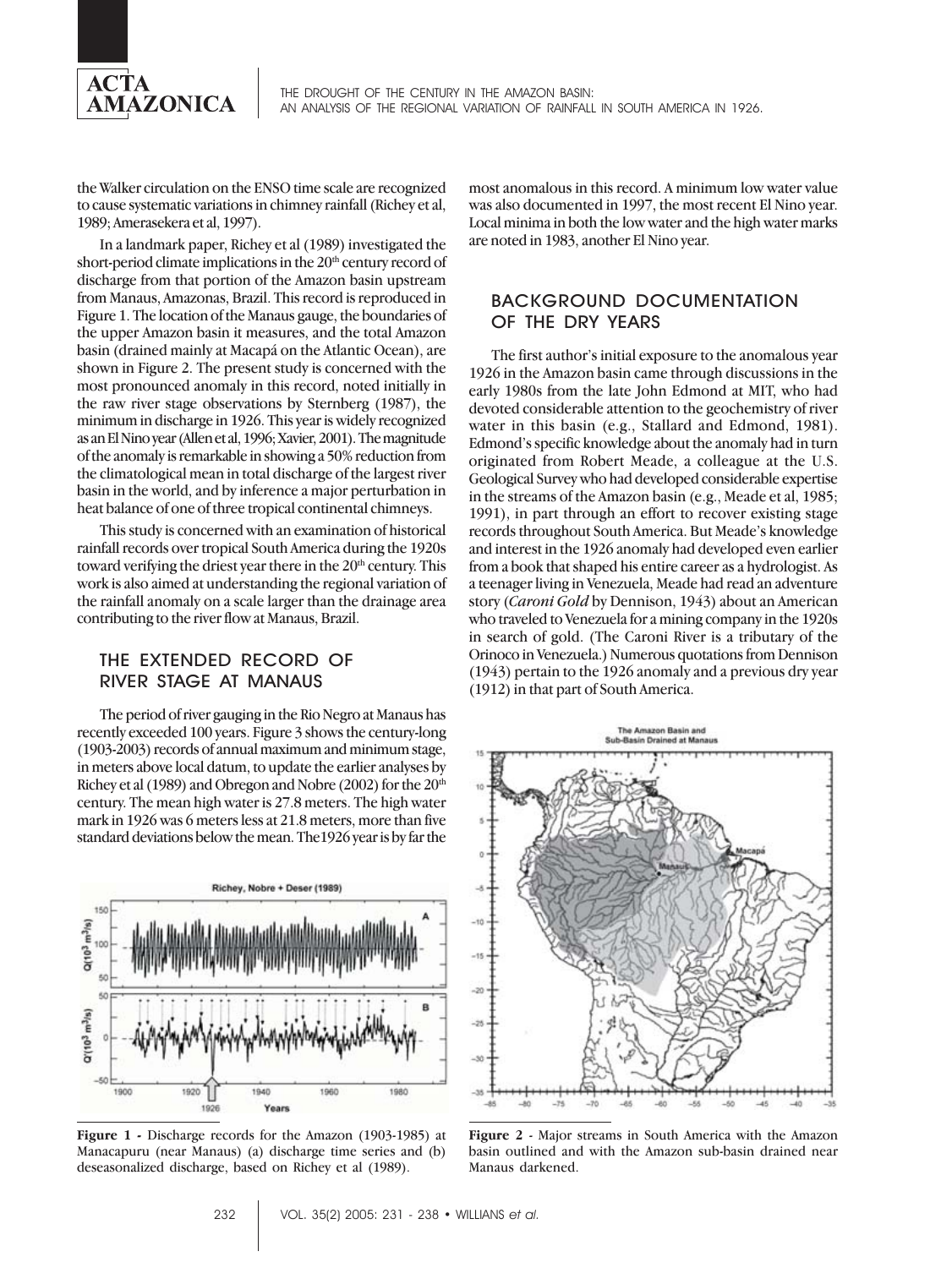

"*Do you really think that the Caroni (River) will go down as low as it did in 1912?", I asked, to see if he had any good argument to offer.*

*"Well, señor, one can never tell, but the seasons seem to run in cycles in this country. Fourteen years have now elapsed since the river went down low and the Indians say that it will go down this year. If it does as the Indians say, you will be a very lucky man, for you will see a sight that very few engineers will ever see*." (p. 169).

The evidence for the dry year in 1912 is also apparent in the Amazon discharge record in Figure 1, as the minimum discharge prior to 1926. Koch-Grunberg (1917, p.226) and Knoch (1926) have also written about the unusually dry summer in 1912 in the vicinity of the border between Venezuela and Brazil, an area impacting the discharge at Manaus (see Figures 1 and 3). Global maps of sea surface temperature (Allan et al, 1996) show elevated temperature surrounding South America for that year—evidence for an El Nino year.

Of the dry year 1926, the main focus for the present study, Dennison (1943) wrote:

"*The dry season of 1926 again gave the opportunity for which they had waited fourteen years. That season was the driest ever known in Venezuela and thousands of beautiful diamonds, together with many ounces of gold, were recovered by the primitive use of bateas—native wooden mining pans. The river did not rise until the end of May. Then when the belated rains started in the back country the Caroni River, like a jealous mother, hid her treasures beneath an immense blanket of water.*

*Each year the natives anxiously watch for the river to recede once more, gathering upon its banks during the dry season and patiently waiting. The Caroni must be angry, they say, for another fourteen years has now passed and the rich treasures have not again been exposed.*" (p. xii)

#### And further:

*"As there had been no rain for some time, an almost unheard of condition in Venezuela, the people hung their hammocks*



**Figure 3 -** Century-long records of annual maximum (top) and annual minimum (bottom) river stage (in meters) at Manaus, Amazonas, Brazil on the Rio Negro. The most pronounced anomaly in the record, the reduced maximum stage in 1926, stands out clearly. (Recent analysis of Moody and Meade (1998) suggests that mean sea level stands at  $+4.42$  meters on this vertical scale.)

*under the trees without bothering to build any protection. Jungle fires were common and the country experienced the driest season on record."* (p. 241).

Several previous studies and reports (Knoch, 1926; Knoche, 1937; Carvalho, 1952; and Sternberg (1968; 1987)) discuss the anomalous dry year 1926, and the extensive fires and "grossa humareda" ("big smoke") that prevailed in Venezuela and the Rio Negro basin of the upper Amazon. Knoche (1937) documents the surface temperature anomaly in three Venezuelan cities for both 1925 and 1926. More recent studies of sea surface temperature (Allan et al, 1996) show the most enhanced anomaly in the 20<sup>th</sup> century surrounding South America, consistent with a pronounced El Nino period for both 1925 and particularly 1926. Knoche (1937) also notes that annual rainfall totals are less in 1925 than 1926 in three Venezuelan cities.

# COLLECTION AND ANALYSIS OF SOUTH AMERICAN RAINFALL DATA

The major task in this study was the identification of archives for monthly rainfall for the decade 1920-1930 at any station within tropical South America. In light of evidence for the dry year in 1925 in Venezuela, stations were also sought within the Orinoco River basin adjacent to the Amazon to the north (Figure 2), and containing the Caroni River as a tributary.

The most important contributing archive for this study was the Instituto Nacional de Meteorologia (INMET) in Brasilia, where the great majority of Brazilian historical meteorological observations are stored, in their original data books. The search for station data in the Brazilian states of Acre, Amazonas, Rondônia, Mato Grosso, Para and Maranhao is believed to be exhaustive for the chosen decade, and many stations there had been operational for only a few years prior to 1926. Annual rainfall variations at 32 stations in northwest Brasil (from the states of Ceara, Rio Grande do Norte, Paraiba, Pernambuco, Alagoas, Sergipe, Bahia and Minas Gerais) were taken from an earlier study by Kousky and Chu (1978). Additional stations in southern Brazil may come to light in the data digitization effort currently underway in Brasilia, and may provide further information on the overall rainfall anomaly in future studies.

Additional rainfall data were obtained from the Venezuelan Ministry of the Environment for about thirty stations. A few additional stations were provided for Peru, Ecuador, and Colombia by INPE in Cachoeira Paulista, Brazil.

Given the spotty nature of the available rainfall data in the 1920's, and the substantial variance of the monthly estimates at any given station, it was decided to work with rainfall anomalies on the annual time scale. This strategy is also appropriate for an ENSO phenomenon with a time scale significantly longer than one year. The annual rainfall anomalies were computed against the mean annual rainfall, where the means were computed on the basis of the longest station record available. All annual rainfall anomalies are expressed as a percentage departure from the mean annual value.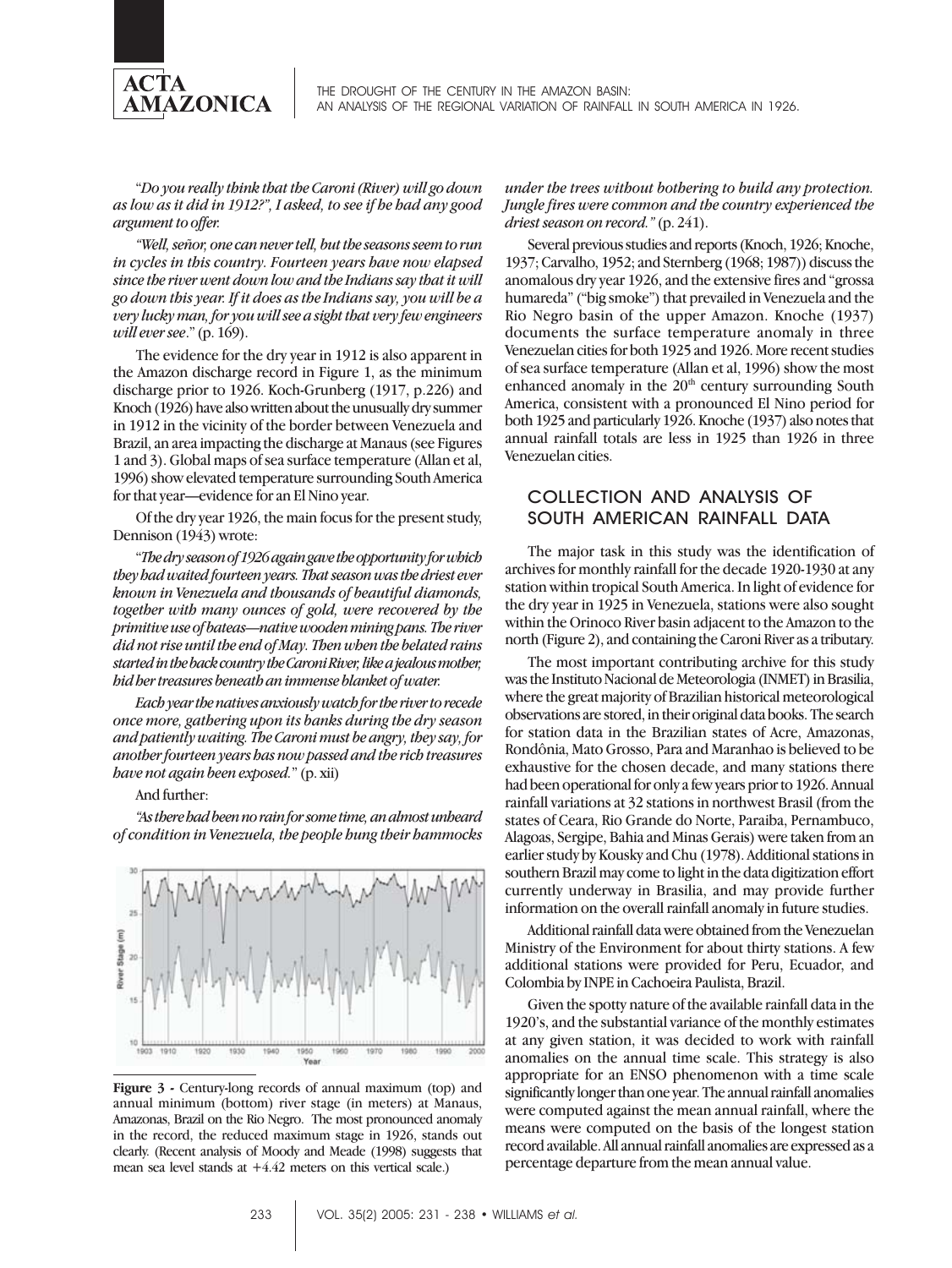

THE DROUGHT OF THE CENTURY IN THE AMAZON BASIN: AN ANALYSIS OF THE REGIONAL VARIATION OF RAINFALL IN SOUTH AMERICA IN 1926.

## RESULTS

The annual rainfall anomalies for ten selected Venezuelan stations for the period 1920-1930 are shown in Figure 4. Eight of these ten stations show the largest negative anomaly in 1925 rather than 1926, in agreement with the 3-station comparison found in Knoche (1937). Three of these annual anomalies are in the 40-70% range and hence are quite substantial. Two stations however show the strongest negative anomalies in 1926 rather than in 1925. In general, however, the evidence in Figure  $4$  is consistent with the idea that a dryer-than-normal year in 1925 helped set the stage for the 1926 drought.

Figure 5 summarizes the annual rainfall anomalies for the low-discharge year 1926 for all stations for which data are available in this study over South America. In general, the station climatology was based on the decadal period 1920-1930. Also shown again are the sub-basins of the Amazon noted earlier in Figure 2. In general, negative rainfall anomalies are found in the sub-basin contributing discharge of the Amazon near Manaus (with a single exception), and positive anomalies are found further to the east, and including the Nordeste region (Kousky and Chu, 1978; Hastenrath et al, 1984). The overall rainfall anomaly is therefore a dipole with approximate east-west extent.

Rainfall anomaly records for three selected individual stations are shown in Figure 6. In all cases, a pronounced negative anomaly is evident in 1926, consistent with the independent evidence for major drought, widespread fire, and smoke.



**Figure 5 -** Summary of the annual (January-December) rainfall anomaly for the dry year of 1926 over South America for all stations available in this study. An east-west dipole is apparent, with reduced rainfall upstream from Manaus and enhanced rainfall further east and extending to the Nordeste region.

# **DISCUSSION**

The rainfall data for Venezuela for 1925 were investigated because of earlier suggestions for dryer-than-normal conditions in that year as well (Knoche, 1937). This evidence has been confirmed. The negative anomaly in rainfall in Venezuela documented at multiple stations in Figure 4 may have partial explanation in the low sea surface temperature on the northern boundary of South America, beginning in 1924 (a La Nina year) and sustained throughout 1925 (Allan et al, 1996). It is plausible that the dryness in the northern portion of the Rio Negro basin in 1925 also contributed to the major drought in 1926, by both a depletion of soil moisture and possibly a negative feedback on rainfall from abundant smoke aerosol (see below for elaboration). The 1925 event evidently had smaller regional extent because no negative anomaly is evident in either the discharge (Figure 1) or the stage (Figure 3) records.

Though the station observations are spotty even on the scale of the upper Amazon sub-basin (with only 6 stations within the upper basin), the annual rainfall deficits are broadly consistent with the deficit in annual discharge for 1926, estimated from Figure 1 to be 30-40 %. The deficit in peak discharge during 1926 is closer to 50%.

The year 1926 is without ambiguity a pronounced El Nino ("warm") year. Examination of the historical record on the Southern Oscillation Index (1876-2003) (http:// www.bom.gov.au/climate/current/soihtm1.shtml) shows a sustained negative index for 16 months associated with the 1926 dry year, beginning in May of 1925. (In contrast the maximum negative amplitude of the SOI for this El Nino period (-14.5) is unremarkable against many other El Nino episodes in the record.) In the 129 years of this SOI record, a sustained period of negative monthly values greater than 16 months occurs only three times, and one of them is the 1911-1912 period that is also a conspicuous drought in the Amazon records in Figures 1 and 3, and subject of discussion in Dennison (1943). The characteristic positive SST anomaly in the eastern Pacific Ocean is strengthening throughout 1925 (Murphy, 1926) and maximizes in April of 1926, when low surface pressure also prevails in the eastern Pacific and high pressure in the Maritime Continent (Allan et al, 1996). The major upwelling in the central and eastern Pacific and compensating enhanced subsidence over the tropical continental chimneys (Figure 7) provides a simple scenario for the tendency for reduced rainfall and river discharge over tropical South America in the warm phase of the ENSO (Richey et al, 1989; Xie et al, 1996; Amerasekera et al, 1997). The subsidence and reduction in cloudiness enhances the solar radiation reaching the surface, the most plausible explanation for the elevated surface temperatures in that year 1926 noted by Knoche (1937), and documented as a general feature of tropical continental chimneys in the warm phase (Hansen and Lebedeff, 1987; Williams, 1992). Knoche (1937) had suggested a contribution to elevated temperature from forest fire, but the fires are generally highly localized and the elevated temperatures in the warm phase of the ENSO are know to occur in the absence of fire.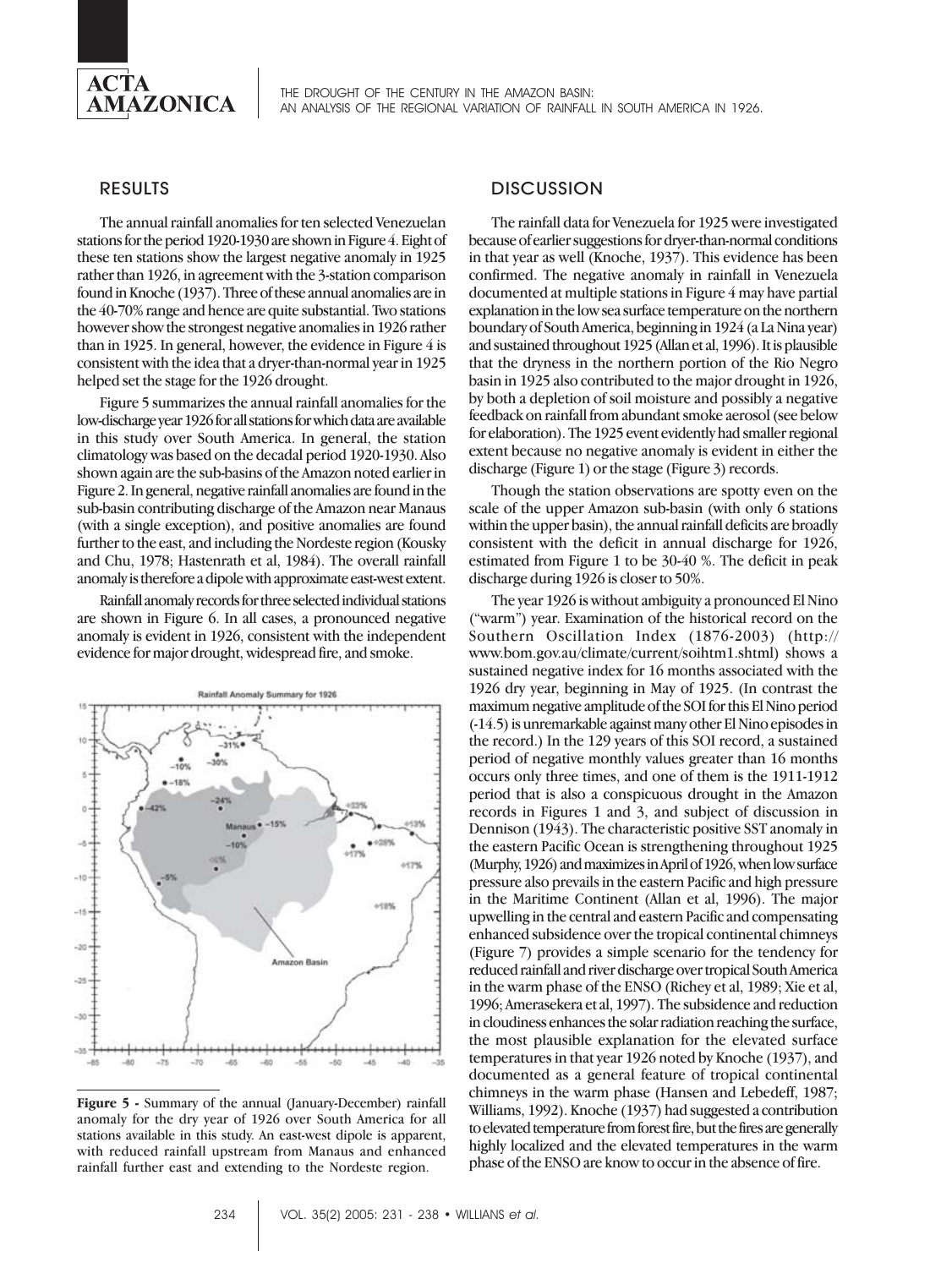

THE DROUGHT OF THE CENTURY IN THE AMAZON BASIN: AN ANALYSIS OF THE REGIONAL VARIATION OF RAINFALL IN SOUTH AMERICA IN 1926.



**Figure 4 -** Annual rainfall anomaly at ten selected stations in Venezuela for the decade 1920-1930. The anomaly is computed as the percentage departure from the mean computed over this decade. (Data courtesy of the Venezuelan Ministry of the Environment).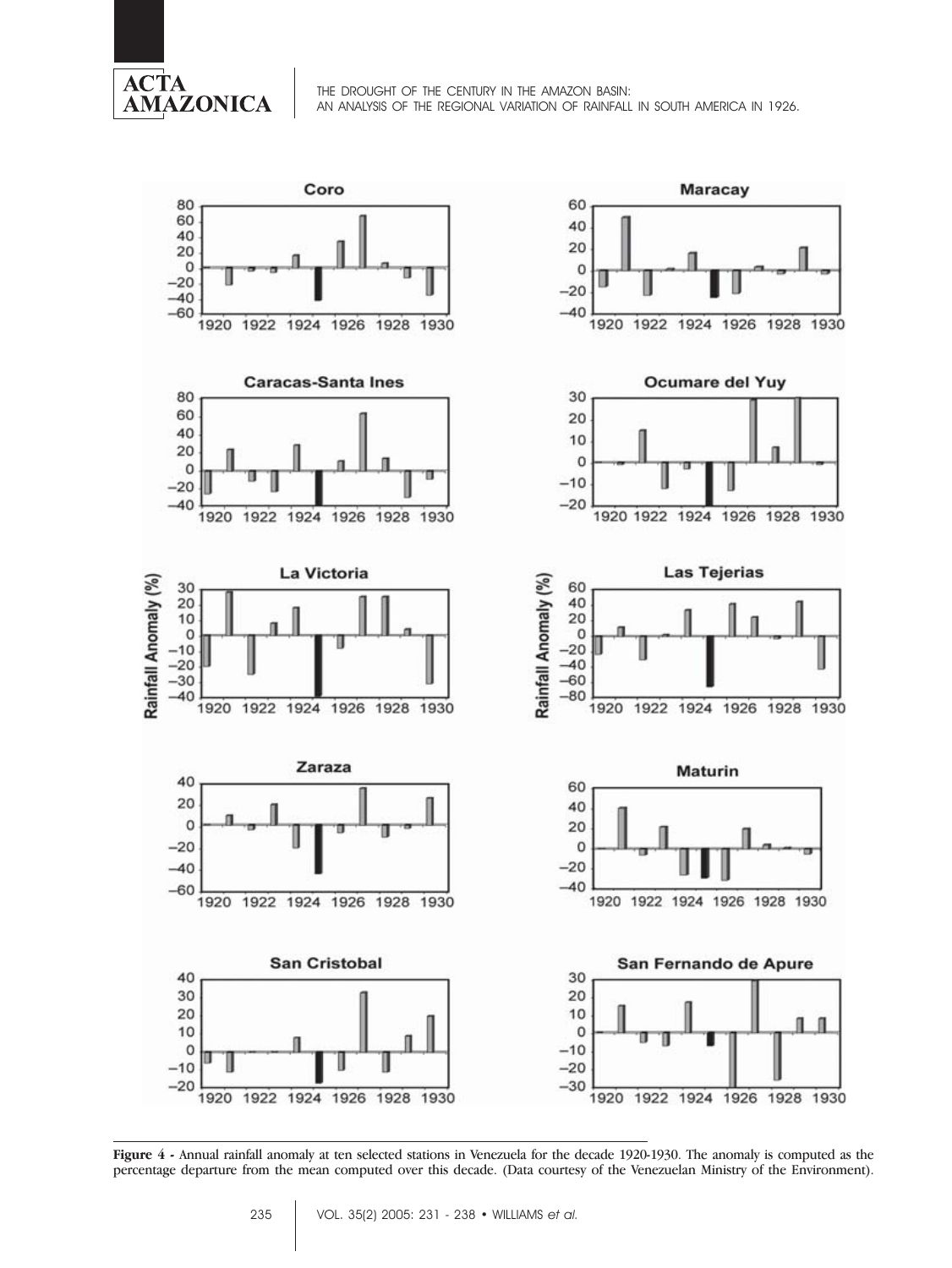

Despite the broad consistency between the behavior in 1926 and in other El Nino years, two puzzles remain. Why the non-canonical distribution of rainfall indicated in Figure 5, and why the pronounced departure from the mean (five standard deviations in the maximum river stage) in Figure 3? These issues are discussed in turn.

The annual rainfall anomaly map in Figure 5 departs significantly from the canonical El Nino year (Ropelewski and Halpert, 1987; Kiladis and Diaz, 1989) in showing enhanced rainfall over the Nordeste region of Brazil. There is little question



**Figure 6 -** Annual rainfall anomaly at three stations upstream (west) of Manaus, showing pronounced negative anomalies in the dry year 1926.

about enhanced rainfall in the Nordeste in 1926. 32 of 36 stations examined by Kousky and Chu (1978) showed positive annual rainfall anomalies in 1926. Later analysis by Hastenrath et al (1984) is consistent for 1926. According to Xavier (2001), for 135 raingauges in Ceara in the year 1926, 22% were in the category VERY RAINY, 26% were in the category RAINY, 33% were in the category NORMAL, and only 16% in the categories DRY and VERY DRY. Ordinarily, severe drought manifests itself in this region in El Nino years, in addition to dryness in the Amazon basin further west (Markham and McLain, 1977; Hastenrath et al, 1984; Ropelewski and Halpert, 1987; Marengo, 1992). The droughts of the Nordeste are also associated with lower-than-normal SST in the South Atlantic Ocean. Though this condition is common during many El Nino events, such a condition did not exist during the El Nino of 1926. SST maps in Allan et al (1996) show elevated SST in the South Atlantic beginning in late 1925, and persisting through 1926 into early 1927. This feature is included in the illustration in Figure 7 as an enhancement in upwelling and attendant rainfall over the Nordeste region in 1926. Regarding the situation in southeastern South America, the 1926 El Nino year is more canonical (Ropelewski and Halpert, 1987; Ferreira et al, 2002), with evidence for enhanced streamflow in the Parana River (in southern Brazil) during 1926 (Amerasekera et al, 1997).

The second puzzle in this study, less easily resolved, is the extreme magnitude of the negative anomaly in river records in 1926. As previously noted, this El Nino event was meteorologically extreme in its duration, but the apparent change in the water balance is really extreme. Given the presence of fire and abundant smoke in 1926 (Knoch, 1926; Knoche, 1937), one can speculate about the possible negative feedback effect on the rainfall with abundant aerosol (Rosenfeld, 1999; Williams et al, 2002). The aerosol may serve to reduce the size of cloud droplets and thereby suppress further the process of warm rain coalescence that is ordinarily the predominant mechanism for tropical rainfall. The impact of aerosol is likely to be greatest in a drought phase because the abundant convection and rainfall is absent that efficiently removes the aerosol from the troposphere. Model calculations are needed to quantify the speculation on the negative rainfall feedback.

As a final note, it is important to emphasize the regional nature of the rainfall anomaly within the South American chimney documented in Figure 5. Despite an extraordinary negative rainfall anomaly in the western Amazon basin (consistent with the negative anomaly in the river records in that year), and an extraordinary positive anomaly further east, the overall anomaly for South America for 1926 is greatly diluted, and is in fact aliased by the river record. This removes the concern about the major adjustment in heat balance for the South American chimney, and further emphasizes the need to consider regional effects in understanding ENSO anomalies.

## **CONCLUSIONS**

The 1926 drought year has been verified as the most extreme dry period in the century-long record of discharge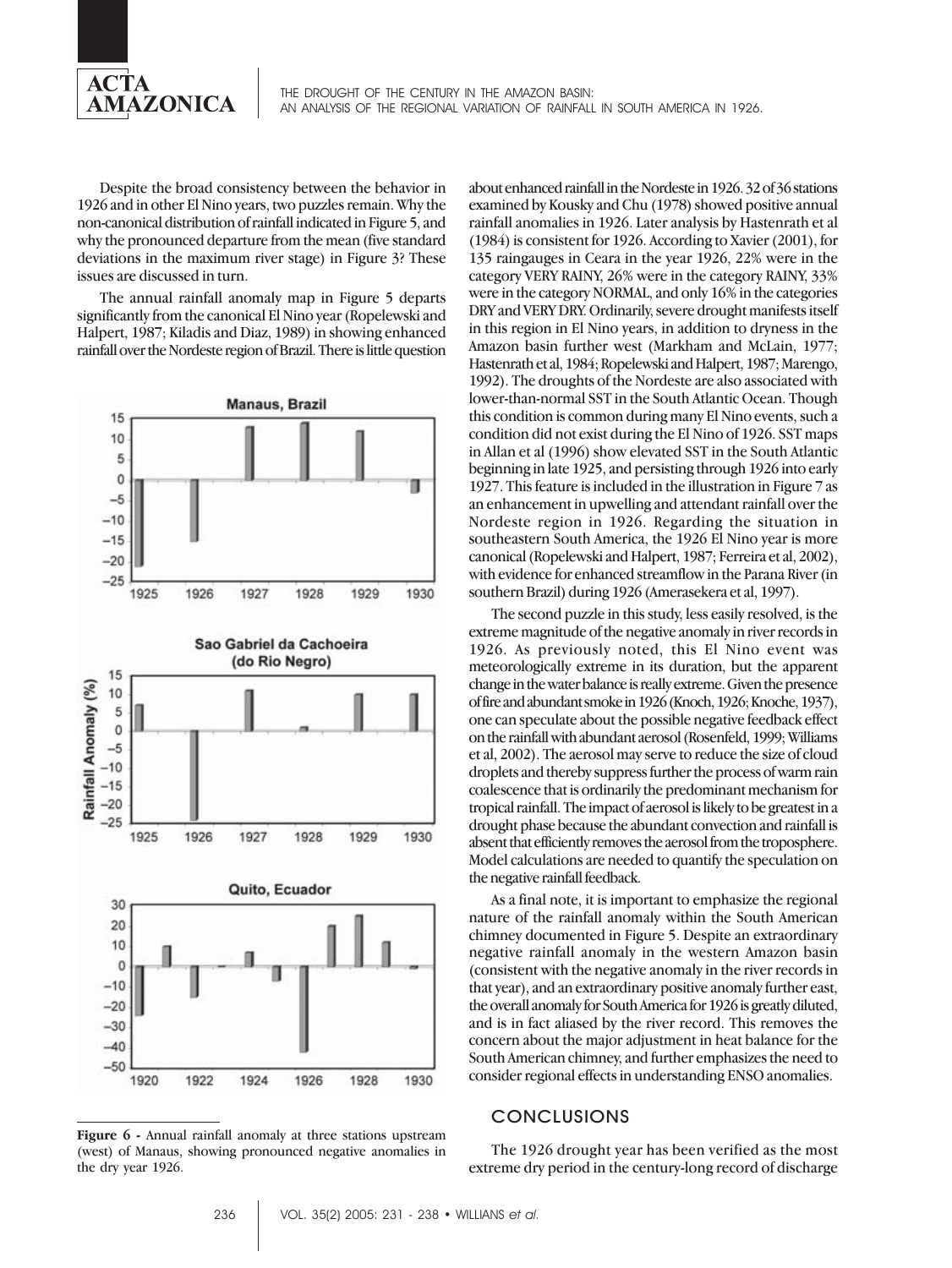

from the western sub-basin of the Amazon. The regional rainfall anomaly for 1926 is negative over this sub-basin and positive further east. The magnitude of the rainfall deficit is broadly consistent with the annual deficit in discharge from that sub-basin (30-40%). The enhanced rainfall in the Nordeste in this pronounced El Nino year is attributed to an anomalously warm South Atlantic Ocean, consistent with earlier studies. The integrated anomaly for the entire South American chimney in 1926 is modest. Aerosol effects may have been contributed significantly to the magnitude of the negative rainfall anomaly.

## ACKNOWLEDGEMENTS

Discussions on this topic with John Edmond, Robert Meade, Hilgard O'Reilly Sternberg, Fatih Eltahir, Carlos Nobre, Pedro Dias, Teresinha Xavier, Tom Rickenbach, Jeff Richey and Jose Marengo are greatly appreciated. Maria Teresa Martelo, Lelys Bravo, Alicia Moreau, Horacio Torres, Guillermo Obregon, Ignacio Rodriguez-Iturbe, and Colin Price all played important roles in providing access to rainfall data for South America. Robert Meade provided a detailed review of the text. Discussion and collaboration with Daniel Rosenfeld on aerosol effects in Brazil, and the support of the U.S.-Israel Bi-National Science Foundation, are acknowledged. Frederic Changnon found several important references on ENSO-related rainfall observations. Nilton Renno provided early information on the rich archive of meteorological data for South America in Brasilia. Ines Moreira de Araujo and Christina Moyses were also helpful in retrieving archived data at INMET. Rosangela Gin assisted in translation. Marie Dow provided all illustrations. This study was enabled in its early stages by a NASA TRMM grant (NAG5-9637) to participate in the 1999 TRMM LBA field experiment in Rondonia, Brazil. We thank R. Kakar, O. Thiele and R. Adler at NASA for their support. Later support from the U.S. National Science Foundation (ATM 0003346) enabled its completion, and we thank R. Rogers and A. Cooper for their assistance.



**Figure 7 -** East-west cross section over tropical South America illustrating likely synoptic scale circulation features associated with the east-west dipole for the rainfall anomaly in the dry year 1926.

## LITERATURE CITED

- AAllan, R., Lindesay, J.; Parker, D. 1996. *El Nino Southern Oscillation and Climate Variability.* CSIRO Publishing, Australia. 405 pp.
- Amarasekera, K.N.; Lee, R.F.; Williams, E.R.; Eltahir, E.A.B. 1997. ENSO and the natural variability in the flow of tropical rivers, *J. Hydrology*, 200: 24-39,
- Christian, H.J.; Blakeslee, R.J.; Boccippio, D.J.; Boeck, W.L.; Buechler, D.E.; Driscoll, K.T.; Goodman, S.J.; Hall, J.M.; Koshak, W.J.; Mach, D..M.; Stewart, M.F. 2003. Global frequency and distribution of lightning as observed from space by the Optical Transient Detector, *J. Geophys.* Res., 108, 4005, doi: 10.1029/2002JD002347.
- Dennison, L.R. 1943. *Caroni Gold*. Hastings House: New York. 274 pp.
- Ferreira, R.N.; Rickenbach, T.M.; Herdies, D.L.; Carvalho, L.M.V. 2003. Variability of South American convective cloud systems and tropospheric circulation during January-March 1998 and 1999*. Mon. Wea. Rev*., 131: 961-973.
- Hansen, J.E.; Lebedeff, S. 1987. Global trends of measured surface air temperature, *J. Geophys. Res*., 92:13345-13372.
- Hastenrath, S.; Wu, M. C.; Chu, P.S. 1984*.* Towards the monitoring and prediction of Northeast Brazil droughts. *Quart. J. Roy. Met. Soc*., 110: 411-425.
- Kent, G.S; Williams, E.R. ; Wang, P.H. ; McCormick, M.P. ; Skeens, K.M. 1995. Surface temperature-related variations in tropical cirrus clouds as measured by SAGE II*. J. Climate,* 8: 2577-2594,
- Kiladis, G.N.; Diaz, H.F. 1989. Global climatic anomalies associated with extremes in the Southern Oscillation. *J. Clim*., 2:1069-1090,
- Koch-Grunberg, T. 1917. *Vom Roraima zum Orinoco*, Vol. 1: Dietrich Reimer, Berlin, 406pp.
- Kousky, V.E.; Chu, P.-S. 1978. Fluctuations in annual rainfall for northeast Brazil. *J. Met. Soc*.: Japan, 56:457-465.
- Knoch, K. 1926. Die Starke atmosphärische Trubung im Jahre 1926 in Venezuela, *Meteorol. Z*., 43: 421pp.
- Knoche, W. 1937. Der Einfluss von Vegetationsbranden auf die Witterung. *Meteorol. Z.,* 54: 243-254.
- Marengo, J.A. 1995. Variations and change in South American streamflow. *Climatic Change*, 31: 99-117.
- Marengo, J.A. 1992. Interannual variability of surface climate in the Amazon basin. *International Journal of Climatology*, 12: 853-863.
- Markham, C.G. 1973. Apparent periodicities in rainfall at Fortaleza, Ceara, Brazil*. J. Appl. Met.*, 13: 176-179.
- Markham, C.G.; McLain, D.R. 1977. Sea surface temperature related to rain in Ceara, north-eastern Brazil. *Nature,* 265: 320-323.
- Meade R.H.; Dunne, T.; Richey, J.E.; Santos, U. de M.; Salati, E. 1985. Storage and remobilization of suspended sediment in the lower Amazon River of Brazil. *Science* 228: 488-490.